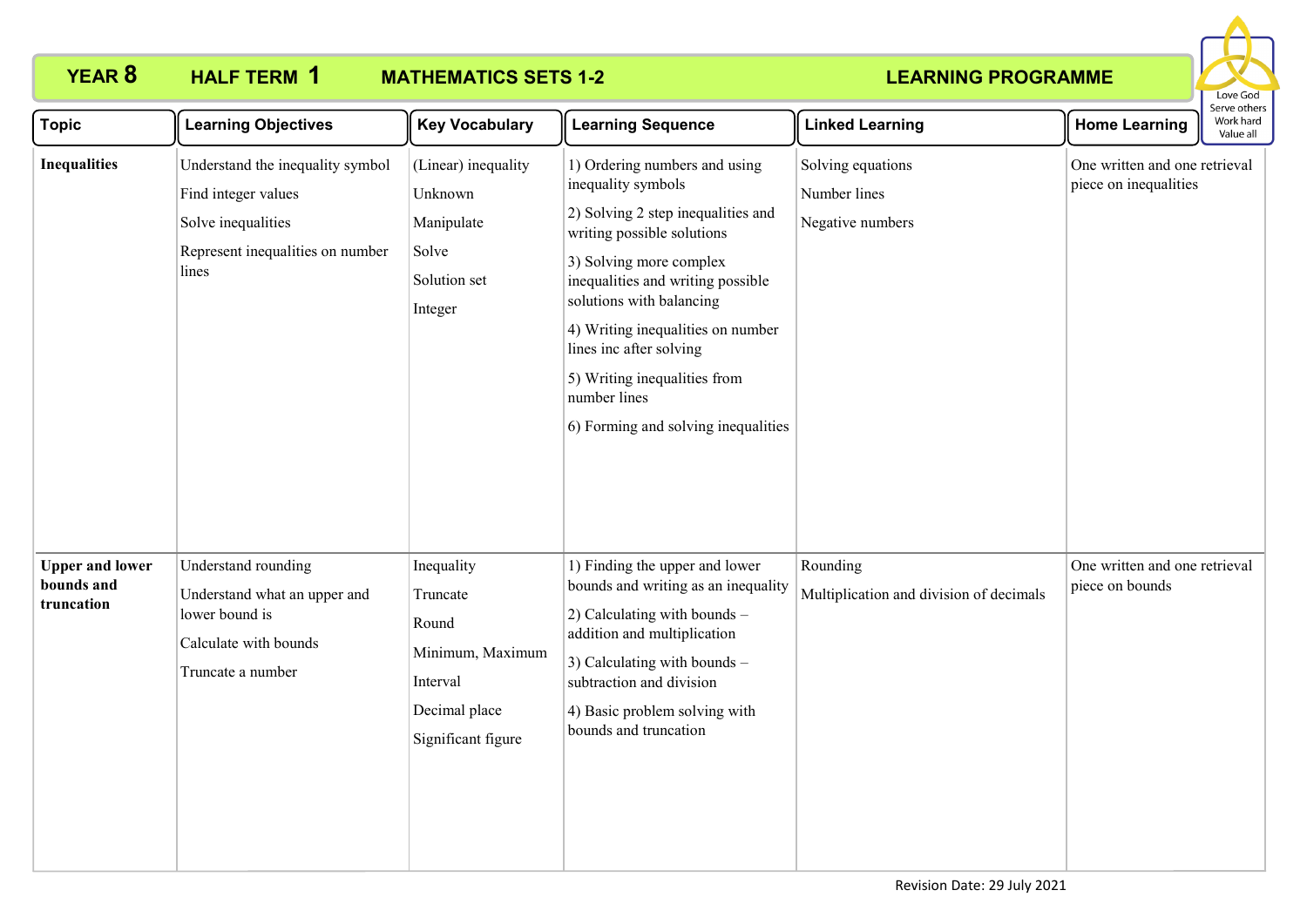# **HALF TERM 1**

# **YEAR 8 HALF TERM MATHEMATICS SETS 1-2**



| <b>Topic</b>                                           | <b>Learning Objectives</b>                                                                                                                         | <b>Key Vocabulary</b>                                                                  | <b>Learning Sequence</b>                                                                                                                                                                                                                                                                                                                                                                                                                                                                                                                                                                    | <b>Linked Learning</b>                                          | <b>Home Learning</b>                                 | כו עכ טנווכו.<br>Work hard<br>Value all |
|--------------------------------------------------------|----------------------------------------------------------------------------------------------------------------------------------------------------|----------------------------------------------------------------------------------------|---------------------------------------------------------------------------------------------------------------------------------------------------------------------------------------------------------------------------------------------------------------------------------------------------------------------------------------------------------------------------------------------------------------------------------------------------------------------------------------------------------------------------------------------------------------------------------------------|-----------------------------------------------------------------|------------------------------------------------------|-----------------------------------------|
| Pythagoras                                             | To understand Pythagoras theorem<br>Calculate missing sides of a right<br>angled triangle                                                          | Hypotenuse<br>Pythagoras' theorem<br>Right angle<br>Square root                        | 1) Exploring right angled triangles<br>2) Calculating the hypotenuse<br>3) Calculating the shorter sides<br>4) Calculating a mixture<br>5) Worded problems involving<br>Pythagoras<br>6) Pythagoras involving basic<br>bearings<br>7) Multi step Pythagoras<br>8) Complex Pythagoras questions<br>involving algebra                                                                                                                                                                                                                                                                         | Square numbers and roots<br>Area<br>Substitution<br>Rearranging | One written and one retrieval<br>piece on Pythagoras |                                         |
| Laws of indices and Work with indices<br>standard form | Understand basic index laws<br>Understand negative indices<br>Write in standard form<br>Convert from standard form<br>Calculate with standard form | Power<br>Root<br>Index, Indices<br>Positive<br>Negative<br>Standard form<br>Inequality | 1) Basic rules of indices (5 of them) Powers and roots<br>2) Basic rules of indices (5 of them) Powers of 10<br>3) Index rules with coefficients and Calculate with decimals<br>combined laws<br>4) Exploring basic negative indices<br>5) Positive powers from and into<br>standard form<br>6) Negative powers from and into<br>standard form<br>7) Choosing which method to apply<br>to a given problem<br>8) Calculating with standard form -<br>Multiplication and division<br>9) Calculating with standard form -<br>addition and subtraction<br>10) Worded or exam style<br>questions |                                                                 | One written and one retrieval<br>piece on indices    |                                         |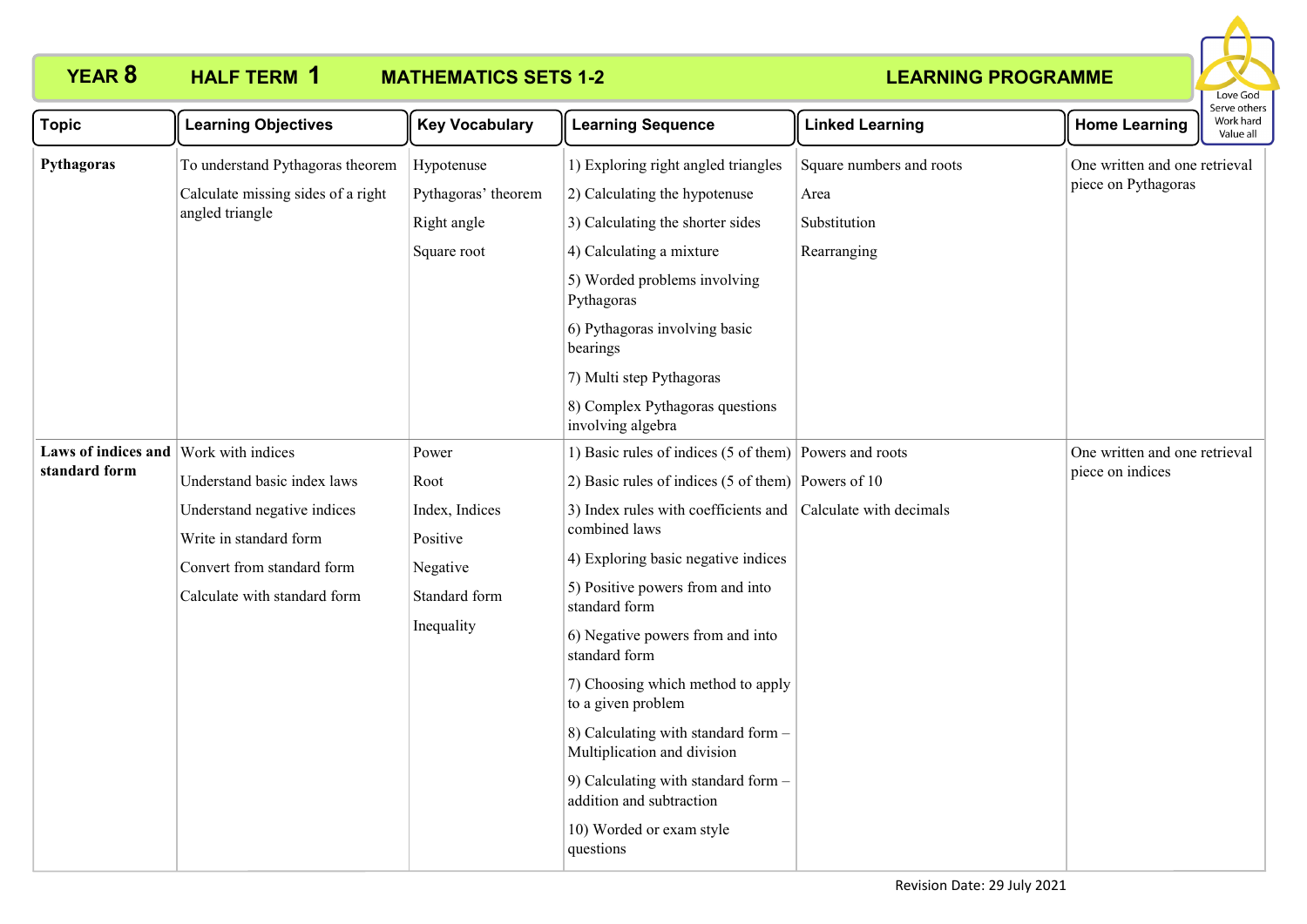

| <b>Topic</b>            | <b>Learning Objectives</b>                                                                                                                                            | <b>Key Vocabulary</b>                                                                                                                        | <b>Learning Sequence</b>                                                                                                                                                                                                                                                                                                                                                                                                                                                                 | <b>Linked Learning</b>                                        | <b>Home Learning</b>                                       | בו אב סנווכו:<br>Work hard<br>Value all |
|-------------------------|-----------------------------------------------------------------------------------------------------------------------------------------------------------------------|----------------------------------------------------------------------------------------------------------------------------------------------|------------------------------------------------------------------------------------------------------------------------------------------------------------------------------------------------------------------------------------------------------------------------------------------------------------------------------------------------------------------------------------------------------------------------------------------------------------------------------------------|---------------------------------------------------------------|------------------------------------------------------------|-----------------------------------------|
| <b>Graphs</b>           | Understand basic lines on graphs<br>Plot linear graphs using a variety of Equation<br>methods<br>Plot quadratic graphs<br>Plot cubic graphs<br>Plot reciprocal graphs | Plot<br>Linear<br>Coordinate<br>(Positive/negative)<br>gradient<br>y-intercept<br>Horizontal<br>Vertical<br>Substitute<br>Quadratic<br>Cubic | 1) Horizontal, vertical and<br>variations of y=x<br>2) Plotting table of values including<br>negative gradients<br>3) Plotting using $y=mx+c$ (positive<br>gradients)<br>4) Plotting using $y=mx+c$<br>(fractional and negative gradients)<br>5) Equation of a graph from the line<br>6) Plotting graphs in the form<br>$ax+by = c$<br>7) Plotting quadratic graphs<br>8) Plotting cubic graphs<br>9) Plotting reciprocal graphs<br>10) Recognising types of graphs<br>and consolidation | Substitution                                                  | One written and one retrieval<br>piece on graphs           |                                         |
| <b>Arcs and Sectors</b> | Calculate area and perimeter of<br>parts of circles<br>Solve problems involving circles                                                                               | Circle, Pi<br>Radius<br>Diameter<br>Circumference<br>Area<br>Sector<br>Arc                                                                   | 1) Investigating area of a sector for<br>understanding of proportionality<br>2) Area of a sector including<br>problems<br>3) Arc length including problems<br>4) Mixture of arc length and area of<br>a sector<br>5) Reverse calculations involving<br>arcs and sectors                                                                                                                                                                                                                  | Area and circumference of circles<br>Fractions and proportion | One written and one retrieval<br>piece on arcs and sectors |                                         |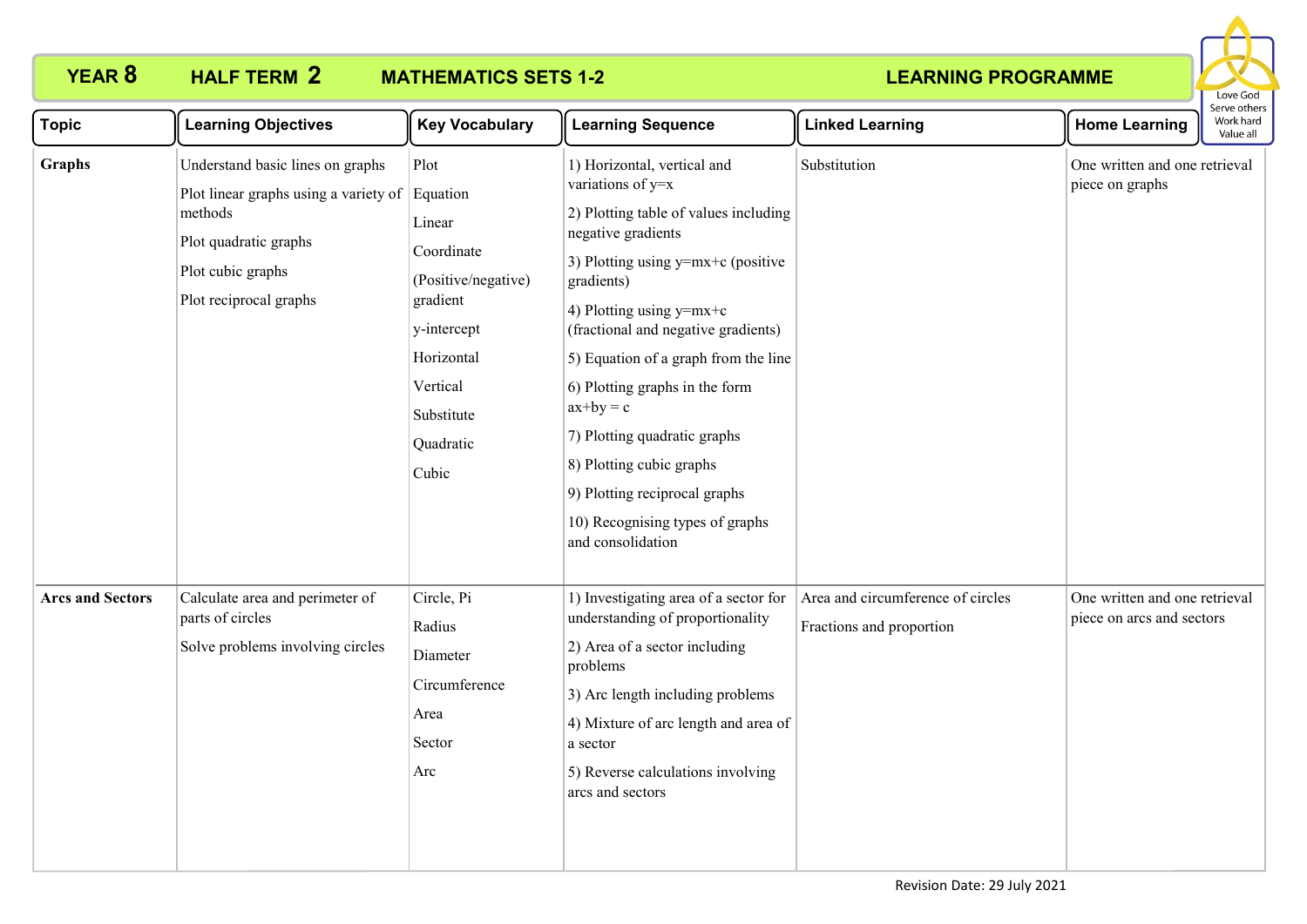# **HALF TERM 2**

# **YEAR 8 HALF TERM MATHEMATICS SETS 1-2**



| <b>Topic</b>                                                                     | <b>Learning Objectives</b>                                                                                                                                 | <b>Key Vocabulary</b>                                                                                              | <b>Learning Sequence</b>                                                                                                                                                                                                                                                                                                                                                                                                                           | <b>Linked Learning</b>                                      | <b>Home Learning</b>                                                    | Serve others<br>Work hard<br>Value all |
|----------------------------------------------------------------------------------|------------------------------------------------------------------------------------------------------------------------------------------------------------|--------------------------------------------------------------------------------------------------------------------|----------------------------------------------------------------------------------------------------------------------------------------------------------------------------------------------------------------------------------------------------------------------------------------------------------------------------------------------------------------------------------------------------------------------------------------------------|-------------------------------------------------------------|-------------------------------------------------------------------------|----------------------------------------|
| <b>Expanding and</b><br>factorising with<br>double brackets inc<br>basic solving | Develop understanding of quadratic Product<br>equations<br>Work interchangeably between<br>expanded and factorised form<br>Solve basic quadratic equations | Expand<br>Linear<br>Quadratic<br>Variable<br>Term<br>Coefficient<br>Common factor<br>Factorise<br>Power<br>Indices | 1) Recap basic expanding and<br>factorising<br>2) Expanding double brackets<br>3) Expanding double brackets with<br>$2x$ or $3x$ etc<br>4) Expanding with more complex<br>double brackets<br>5) Factorising quadratics<br>6) Factorising more complex<br>quadratics<br>7) Factorising more complex<br>quadratics<br>8) Solving basic quadratics through<br>factorisation<br>9) Applying to questions involving<br>measures<br>10) End of unit test | Simplifying algebra<br>Expanding and factorising<br>Solving | One written and one retrieval<br>piece on expanding and<br>factorising. |                                        |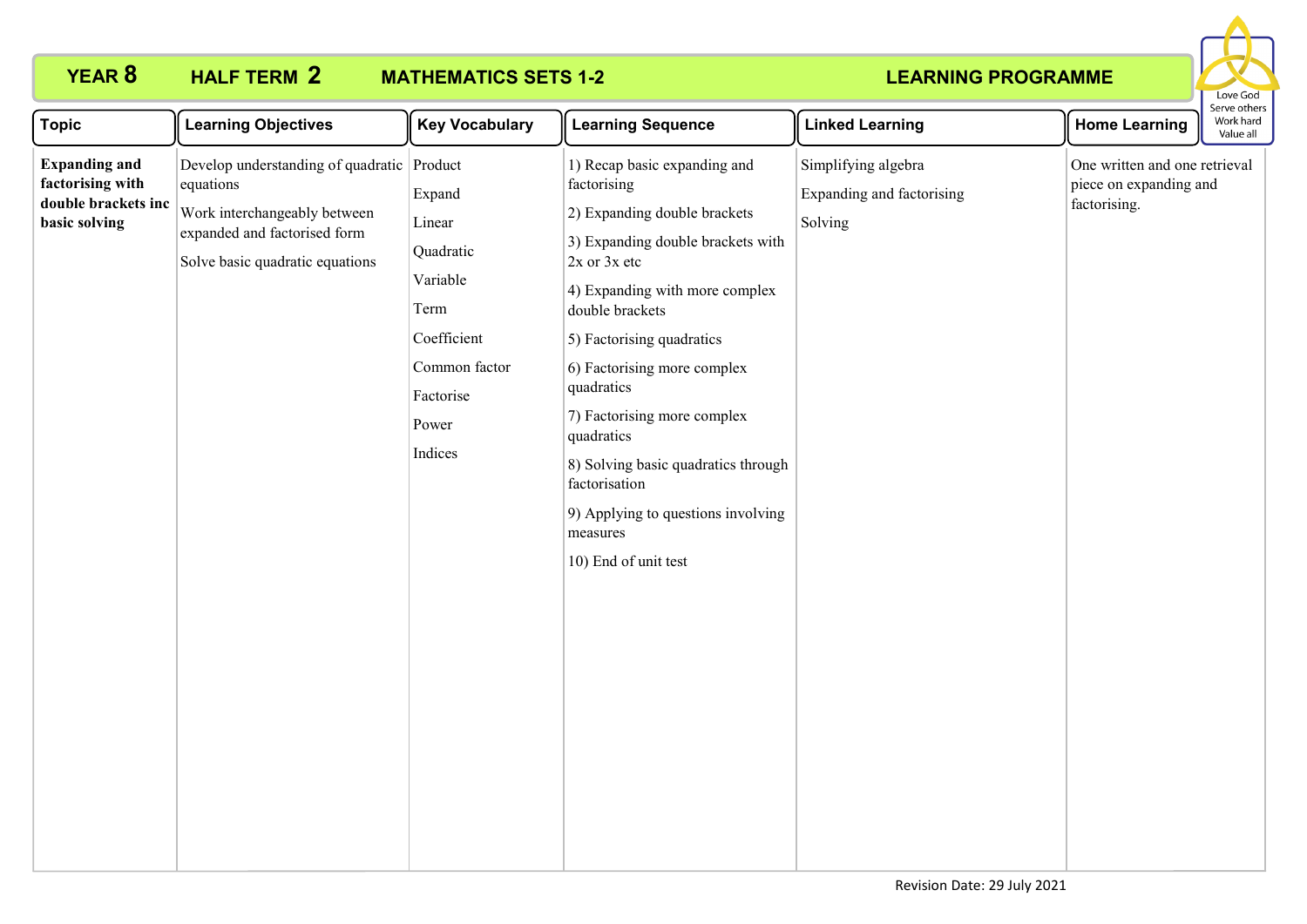

| <b>Topic</b>                                           | <b>Learning Objectives</b>                                                                                                                                                                                                                                                                                                                                                                      | <b>Key Vocabulary</b>                                                               | <b>Learning Sequence</b>                                                                                                                                                                                                                                                                                                 | <b>Linked Learning</b>                                                                                                                                                                                                                                                                                                         | <b>Home Learning</b>                                   | Serve others<br>Work hard<br>Value all |
|--------------------------------------------------------|-------------------------------------------------------------------------------------------------------------------------------------------------------------------------------------------------------------------------------------------------------------------------------------------------------------------------------------------------------------------------------------------------|-------------------------------------------------------------------------------------|--------------------------------------------------------------------------------------------------------------------------------------------------------------------------------------------------------------------------------------------------------------------------------------------------------------------------|--------------------------------------------------------------------------------------------------------------------------------------------------------------------------------------------------------------------------------------------------------------------------------------------------------------------------------|--------------------------------------------------------|----------------------------------------|
| <b>Ratio and</b><br>Proportion                         | To fluently simplify ratios<br>including where the units are<br>different and to simplify ratios in<br>the form 1:n<br>To be able to divide a given<br>quantity into two parts in a given<br>part:part or Part:whole ratio.<br>To understand proportion and use it<br>to solve problems using the unitary<br>method<br>To be able to convert<br>interchangeably between different<br>currencies | Proportion<br>Multiplier<br>Unitary method<br>Units                                 | 1) Simplifying ratios with different<br>units and writing in the form 1:n<br>where n is a decimal<br>2) Ratio problems via bar<br>modelling<br>3) Ratio problems via bar<br>modelling<br>4) Ratio problems involving<br>algebra<br>5) Best buys<br>6) Currency conversions<br>7) Unit conversions<br>8) End of unit test | Find common factors of pairs of numbers  <br>Convert between standard metric units of<br>measurement<br>Convert between units of time<br>Recall multiplication facts for<br>multiplication tables up to $12 \times 12$<br>Recall division facts for multiplication<br>tables up to $12 \times 12$<br>Solve comparison problems | One written and one retrieval<br>piece on ratio        |                                        |
| <b>Compound interest</b><br>and reverse<br>percentages | To understand the difference<br>between simple and compound<br>interest.<br>To calculate simple interest<br>To be able to calculate compound<br>interest<br>To calculate a reverse percentage                                                                                                                                                                                                   | Percent<br>Multiplier<br>Increase, decrease<br>Simple interest<br>Compound interest | 1) Simple interest<br>2) Compound interest<br>3) Simple and compound interest<br>4) Rearranging with simple and<br>compound interest<br>5) Reverse percentages non-<br>calculator<br>6) Reverse percentages calculator                                                                                                   | To calculate percentages of amounts and<br>percentage increase and decrease<br>To convert interchangeably between<br>decimals and percentages<br>To understand the use of a multiplier                                                                                                                                         | One written and one retrieval<br>piece on percentages. |                                        |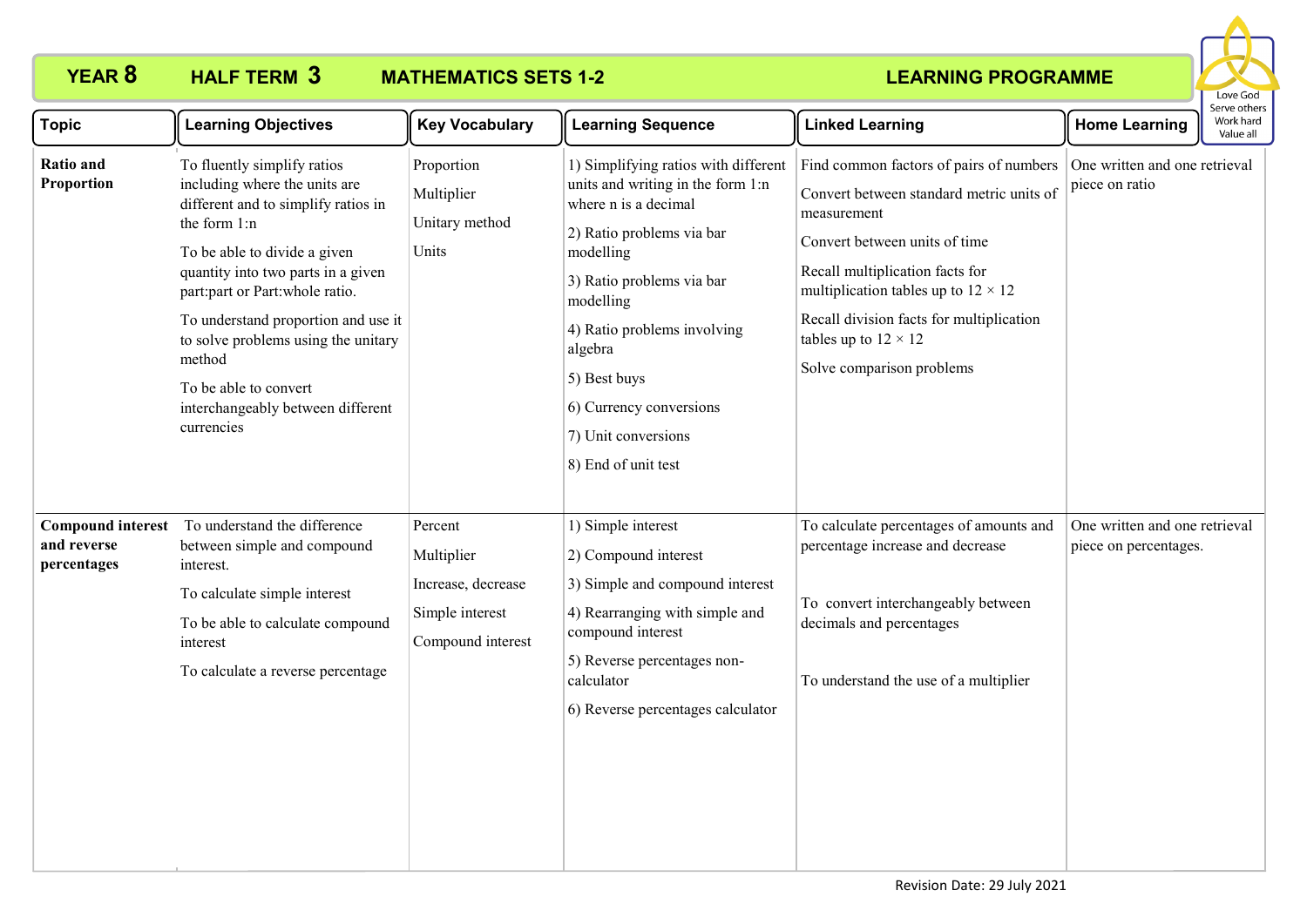

| <b>Topic</b>                                        | <b>Learning Objectives</b>                                                                                                                                                                                                                   | <b>Key Vocabulary</b>                                                                               | <b>Learning Sequence</b>                                                                                                                                                                                                                       | <b>Linked Learning</b>                                                                      | <b>Home Learning</b>                                | Serve others<br>Work hard<br>Value all |
|-----------------------------------------------------|----------------------------------------------------------------------------------------------------------------------------------------------------------------------------------------------------------------------------------------------|-----------------------------------------------------------------------------------------------------|------------------------------------------------------------------------------------------------------------------------------------------------------------------------------------------------------------------------------------------------|---------------------------------------------------------------------------------------------|-----------------------------------------------------|----------------------------------------|
| <b>Averages from</b><br>grouped frequency<br>tables | To be able to find the estimated<br>mean from a grouped frequency<br>and understand why it is only an<br>estimate and can be affected by<br>outliers.<br>To understand how to find the<br>median, mode and range from a<br>grouped frequency | Continuous data<br>Discrete data<br>Average<br>Spread<br>Mean<br>Median<br>Mode<br>Range<br>Measure | 1) Mean from a grouped frequency<br>table<br>2) Problems involving mean from<br>grouped frequency<br>3) Median from a grouped<br>frequency table<br>4) Mode range and averages<br>problems from grouped frequency<br>- include comparing data. | Averages from a data set.<br>Averages from ungrouped frequency<br>tables<br>Comparing data. | One written and one retrieval<br>piece on averages. |                                        |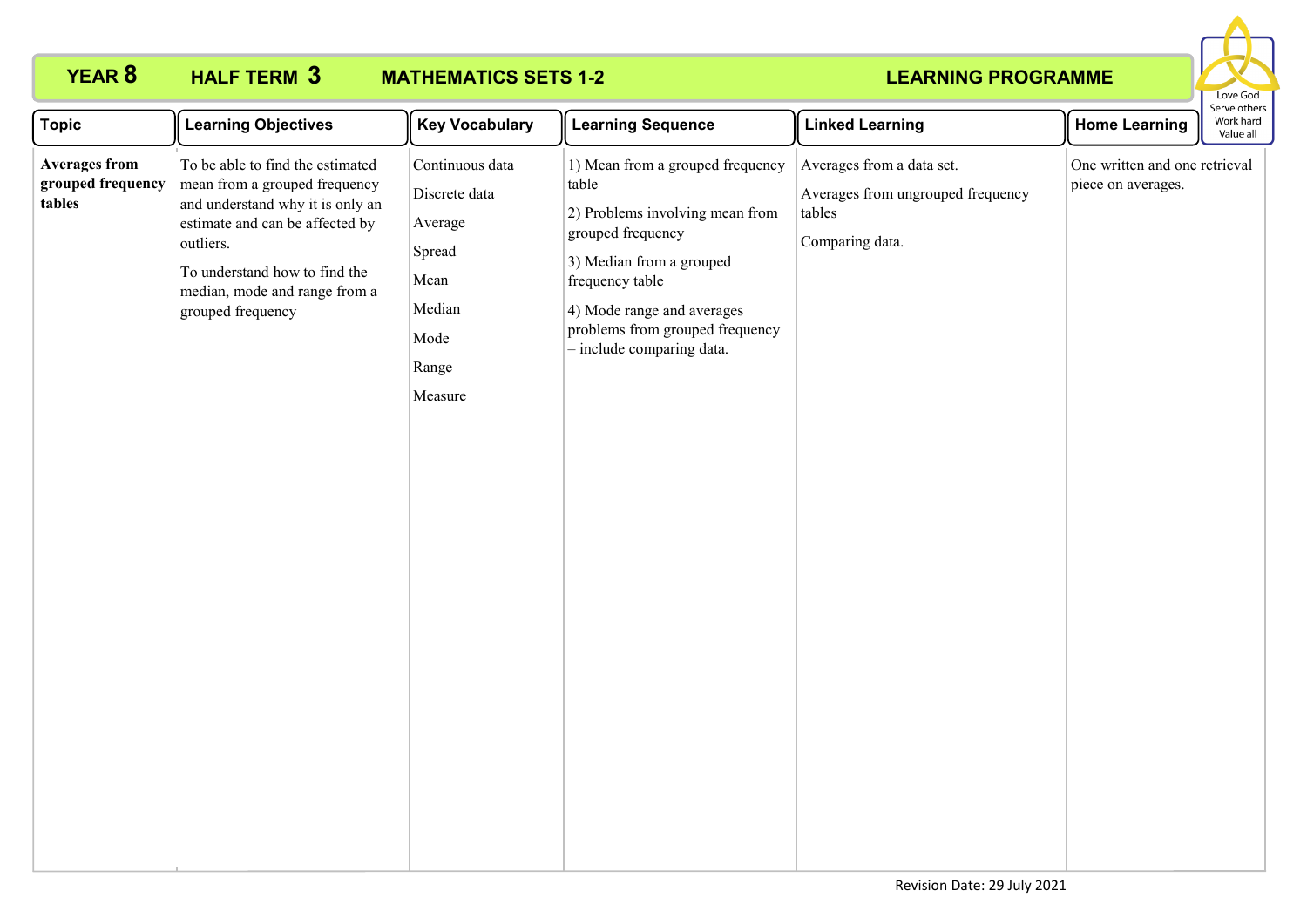

| <b>Topic</b>                 | <b>Learning Objectives</b>                                                                                                                                                                                                                                                                                                                                                                                                                                                                                                                          | <b>Key Vocabulary</b>                                                                                                                                                                                                         | <b>Learning Sequence</b>                                                                                                                                                                                                                                                                                                                                                                                     | <b>Linked Learning</b>                                                                                                                                                                                                                                                                                                  | <b>Home Learning</b>                                   | serve others<br>Work hard<br>Value all |
|------------------------------|-----------------------------------------------------------------------------------------------------------------------------------------------------------------------------------------------------------------------------------------------------------------------------------------------------------------------------------------------------------------------------------------------------------------------------------------------------------------------------------------------------------------------------------------------------|-------------------------------------------------------------------------------------------------------------------------------------------------------------------------------------------------------------------------------|--------------------------------------------------------------------------------------------------------------------------------------------------------------------------------------------------------------------------------------------------------------------------------------------------------------------------------------------------------------------------------------------------------------|-------------------------------------------------------------------------------------------------------------------------------------------------------------------------------------------------------------------------------------------------------------------------------------------------------------------------|--------------------------------------------------------|----------------------------------------|
| Similarity and<br>congruence | To be able to construct triangles<br>(SAS, ASA, SSS)<br>To understand the conditions for<br>Congruency, particularly congruent<br>triangles (SSS, RHS, ASA, SAS)<br>To understand similarity and<br>recognise linear scale factors to<br>find missing lengths<br>To calculate areas and volumes in<br>similar shapes.                                                                                                                                                                                                                               | Similar (shapes),<br>similarity<br>Conjecture<br>Derive<br>Prove, proof<br>Multiplier<br>Scale factor                                                                                                                         | Congruent, congruence $ 1\rangle$ Constructing triangles<br>2) Congruency – discussing why<br>and what satisfies congruency<br>3) Congruent triangles<br>4) Similarity $-$ discussing whats<br>and whys<br>5) Similarity – missing lengths<br>6) Similarity – harder questions and<br>angles rules<br>7) Exploring the effect of similarity<br>on area<br>8) Exploring the effect of similarity<br>on volume | Accurately draw angles<br>To understand scale factors (from<br>previous enlargement topic in Year 7)<br>Know angle facts including angles at a<br>point, on a line and in a triangle<br>Know angle facts involving parallel lines<br>and vertically opposite angles<br>Know the properties of special<br>quadrilaterals | One written and one retrieval<br>piece on similarity.  |                                        |
| Probability                  | To be able to calculate the<br>probabilities of independent or<br>dependent combined events<br>Construct and list outcomes of<br>combined events using a tree<br>diagram and use a tree diagram to<br>solve simple problems involving<br>independent combined events<br>Use a tree diagram to solve<br>complex problems involving<br>independent combined events<br>Use a tree diagram to solve simple<br>problems involving dependent<br>combined events<br>Use a tree diagram to solve<br>complex problems involving<br>dependent combined events | Outcome, equally<br>likely outcomes<br>Independent event<br>Conditional probability<br>Tree diagrams<br>Theoretical probability<br>Experimental<br>probability<br>Random<br>Bias, unbiased, fair<br>Relative frequency<br>Set | 1) Probability recap<br>2) Probability rules - AND/OR<br>3) Probability trees basics<br>4) Calculating probabilities from<br>probability trees<br>5) Gaining a sound understanding<br>of probability trees<br>6) Conditional probability and<br>probability trees basic examples<br>7) Conditional probability and<br>probability trees worded<br>8) End of unit assessment                                  | Add fractions and decimals<br>Multiply fractions and decimals<br>Convert between fractions, decimals and<br>percentages<br>Use frequency trees to record outcomes<br>of probability experiments                                                                                                                         | One written and one retrieval<br>piece on probability. |                                        |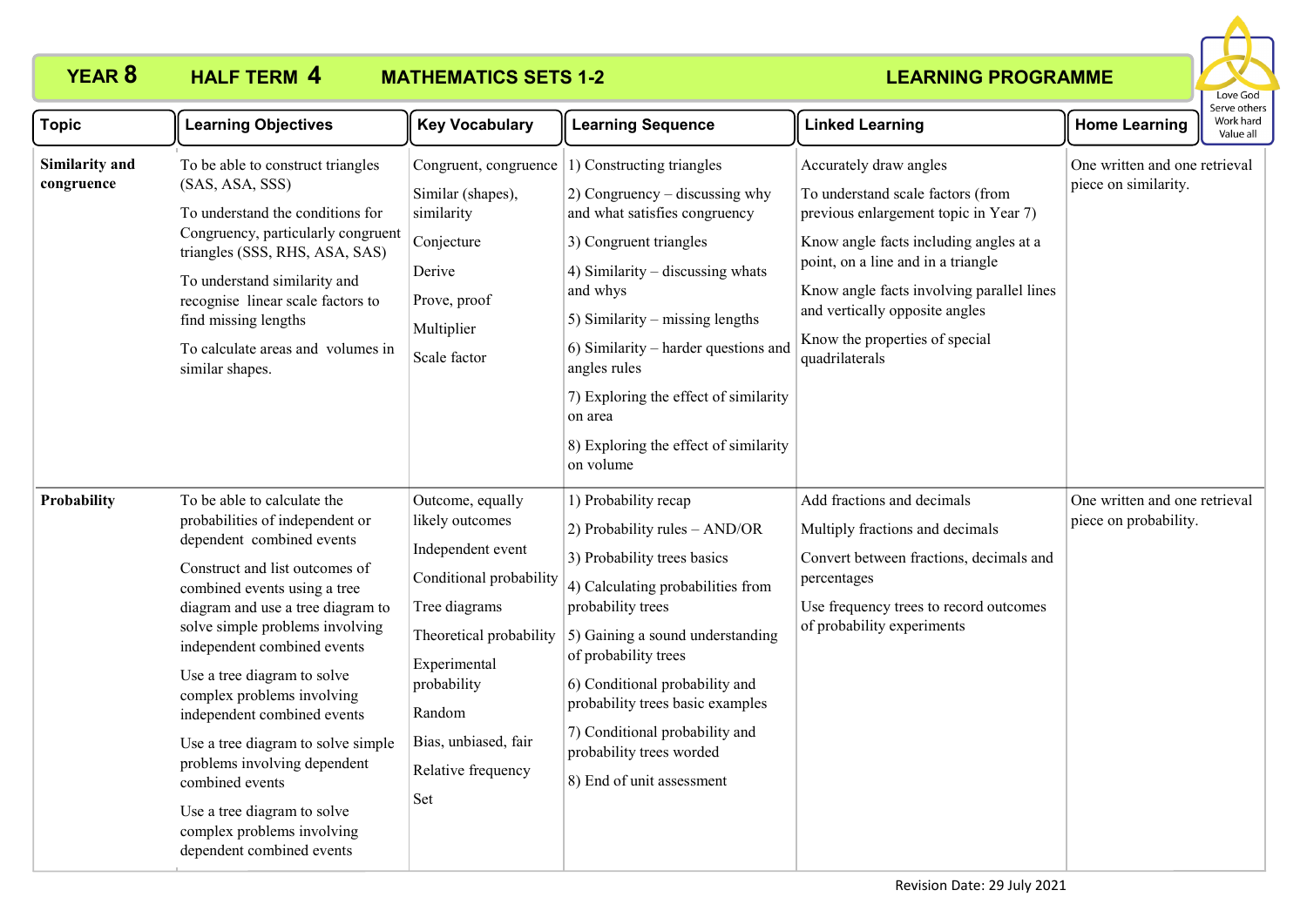**HALF TERM 4** 

# **YEAR 8 HALF TERM MATHEMATICS SETS 1-2**



| <b>Topic</b>     | <b>Learning Objectives</b>                                                                                                                                                                                                                                                                                                                                                                                                                                                                                                                                                                                                                                                                    | <b>Key Vocabulary</b>                                                                                  | <b>Learning Sequence</b>                                                                                                                                                                                                                                         | <b>Linked Learning</b>                                                                                                                                                                                                                                      | <b>Home Learning</b>                                 | Work hard<br>Value all |
|------------------|-----------------------------------------------------------------------------------------------------------------------------------------------------------------------------------------------------------------------------------------------------------------------------------------------------------------------------------------------------------------------------------------------------------------------------------------------------------------------------------------------------------------------------------------------------------------------------------------------------------------------------------------------------------------------------------------------|--------------------------------------------------------------------------------------------------------|------------------------------------------------------------------------------------------------------------------------------------------------------------------------------------------------------------------------------------------------------------------|-------------------------------------------------------------------------------------------------------------------------------------------------------------------------------------------------------------------------------------------------------------|------------------------------------------------------|------------------------|
| <b>Sequences</b> | To be able to fluently find the nth<br>term of ascending and descending<br>llinear sequences. To use the nth<br>term to find other terms in the<br>sequence and to identify if a<br>number belongs in a linear<br>sequence.<br>To be able to recognise and use the<br>Fibonacci sequence and generate<br>Fibonacci type sequences including<br>continuing to find the next terms of<br>a Fibonacci sequence<br>To explore growing patterns and<br>other problems involving quadratic<br>sequences<br>To be able to generate terms of a<br>quadratic sequence from a written<br>rule and find the next terms of a<br>quadratic sequence using first and<br>second differences and from its nth | Term-to-term rule<br>Position-to-term rule<br>nth term<br>Generate<br>Linear<br>Quadratic<br>Fibonacci | 1) Term to term rule and next terms<br>2) Finding the Nth term<br>3) Generating from the Nth term<br>4) Problems with the Nth term<br>5) Fibonacci including algebraic<br>6) Picture sequences<br>7) Basic quadratic sequences<br>8) Basic quadratic sequences 2 | Generate a linear sequence from its nth<br>term<br>Substitute positive numbers into<br>quadratic expressions<br>Find the nth term for an increasing linear<br>sequence<br>Find the nth term for a decreasing linear<br>sequence<br>Solve two step equations | One written and one retrieval<br>piece on sequences. | Serve others           |
|                  | term.<br>To be able to find the nth term for a<br>quadratic sequence                                                                                                                                                                                                                                                                                                                                                                                                                                                                                                                                                                                                                          |                                                                                                        |                                                                                                                                                                                                                                                                  |                                                                                                                                                                                                                                                             |                                                      |                        |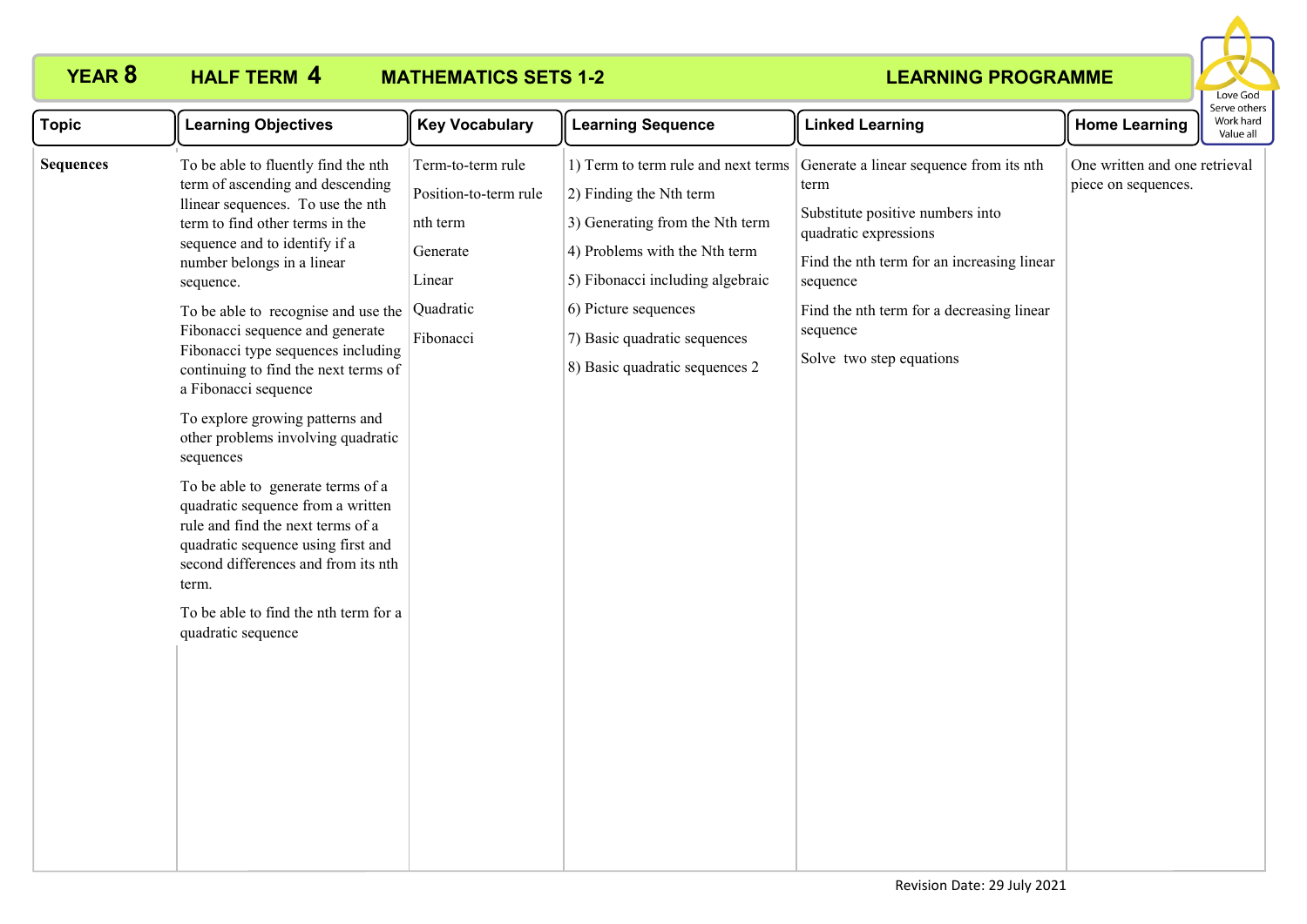

| To be able to fluently recall area<br>Trapezium<br>1) Area recap - Trapezium,<br>Know how to use formulae to find the<br>One written and one retrieval<br>triangle, parallelogram and circle<br>formulae for 2d shapes<br>area of rectangles, parallelograms,<br>piece on surface area.<br>Parallelogram<br>triangles and trapezia<br>and compound<br>To be able to calculate the surface<br>(Right) prism<br>area of cuboids, prisms and<br>2) Surface area of prisms including<br>Circumference<br>all 2D faces<br>cylinders<br>Know how to find the area of compound<br>To be able to calculate the volume<br>Cylinder<br>3) Surface area of prisms 2<br>shapes<br>of cylinders and prisms and work<br>Cross-section<br>4) Surface area of cylinders<br>with inverse operations and<br>Volume<br>Name 3d shapes and properties<br>rearranging formulae to calculate<br>5) Problems involving surface area<br>missing dimensions.<br>Surface area<br>6) Calculating the volume of a<br>prism including cylinders<br>To be able to express surface area<br>Units<br>and volume algebraically.<br>7) Calculating missing lengths<br>Inverse<br>involving volume<br>8) Working with the volume of a<br>cylinder - calculating a radius<br>9) Functional skills - mixing the<br>volume and surface area<br>10) SA volume and algebra | <b>Topic</b>               | <b>Learning Objectives</b> | <b>Key Vocabulary</b> | <b>Learning Sequence</b> | <b>Linked Learning</b> | <b>Home Learning</b> | Serve others<br>Work hard<br>Value all |
|------------------------------------------------------------------------------------------------------------------------------------------------------------------------------------------------------------------------------------------------------------------------------------------------------------------------------------------------------------------------------------------------------------------------------------------------------------------------------------------------------------------------------------------------------------------------------------------------------------------------------------------------------------------------------------------------------------------------------------------------------------------------------------------------------------------------------------------------------------------------------------------------------------------------------------------------------------------------------------------------------------------------------------------------------------------------------------------------------------------------------------------------------------------------------------------------------------------------------------------------------------------------------------------------------------------------------------|----------------------------|----------------------------|-----------------------|--------------------------|------------------------|----------------------|----------------------------------------|
|                                                                                                                                                                                                                                                                                                                                                                                                                                                                                                                                                                                                                                                                                                                                                                                                                                                                                                                                                                                                                                                                                                                                                                                                                                                                                                                                    | Surface area and<br>volume |                            |                       |                          |                        |                      |                                        |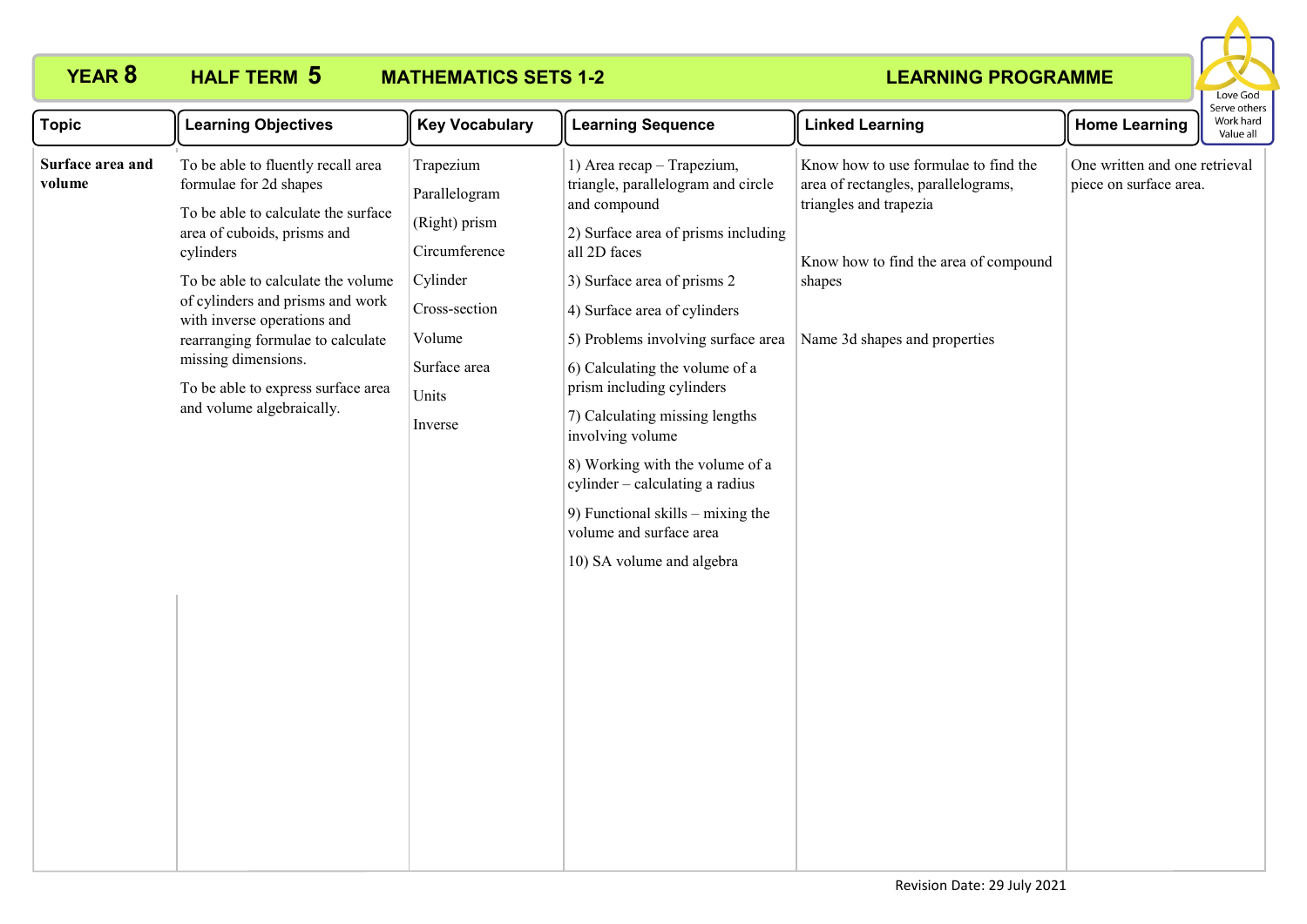

| <b>Topic</b>                        | <b>Learning Objectives</b>                                                                                                                                                                                                                                                                       | <b>Key Vocabulary</b>                                                                                                                | <b>Learning Sequence</b>                                                                                                                                                                                                                                                                                                                 | <b>Linked Learning</b>                                                                                                                                                                                                                                                                                                              | <b>Home Learning</b>                                   | Serve othel<br>Work hard<br>Value all |
|-------------------------------------|--------------------------------------------------------------------------------------------------------------------------------------------------------------------------------------------------------------------------------------------------------------------------------------------------|--------------------------------------------------------------------------------------------------------------------------------------|------------------------------------------------------------------------------------------------------------------------------------------------------------------------------------------------------------------------------------------------------------------------------------------------------------------------------------------|-------------------------------------------------------------------------------------------------------------------------------------------------------------------------------------------------------------------------------------------------------------------------------------------------------------------------------------|--------------------------------------------------------|---------------------------------------|
| <b>Time Series</b><br><b>Graphs</b> | To be able to plot a scatter diagram Scatter graph<br>of bivariate data<br>Interpret a scatter diagram using<br>understanding of correlation and<br>accurately constructing a line of<br>best fit.<br>To calculate with compound<br>measures.<br>To draw and interpret a distance-<br>time graph | Positive correlation<br>Negative correlation<br>Line of best fit<br>Interpolate<br>Extrapolate<br>Trend<br>Units<br>Pressure<br>Mass | 1) Exploring scatter graphs and<br>correlation<br>2) Plotting and line of best fit<br>3) Estimating from scatter graphs<br>4) Working with time e.g.<br>converting mins to hours<br>5) Speed distance and time<br>6) SDT graphs drawing graphs<br>7) Understanding SDT graphs<br>8) Density mass and volume<br>9) Pressure mass and area | Know the meaning of discrete data<br>Interpret and construct frequency tables<br>Construct and interpret pictograms, bar<br>charts, pie charts, tables and vertical line<br>charts<br>Convert between units of time<br>Convert between units of metric<br>measurements<br>Understand how to find the gradient of al<br>line segment | One written and one retrieval<br>piece on time series. |                                       |